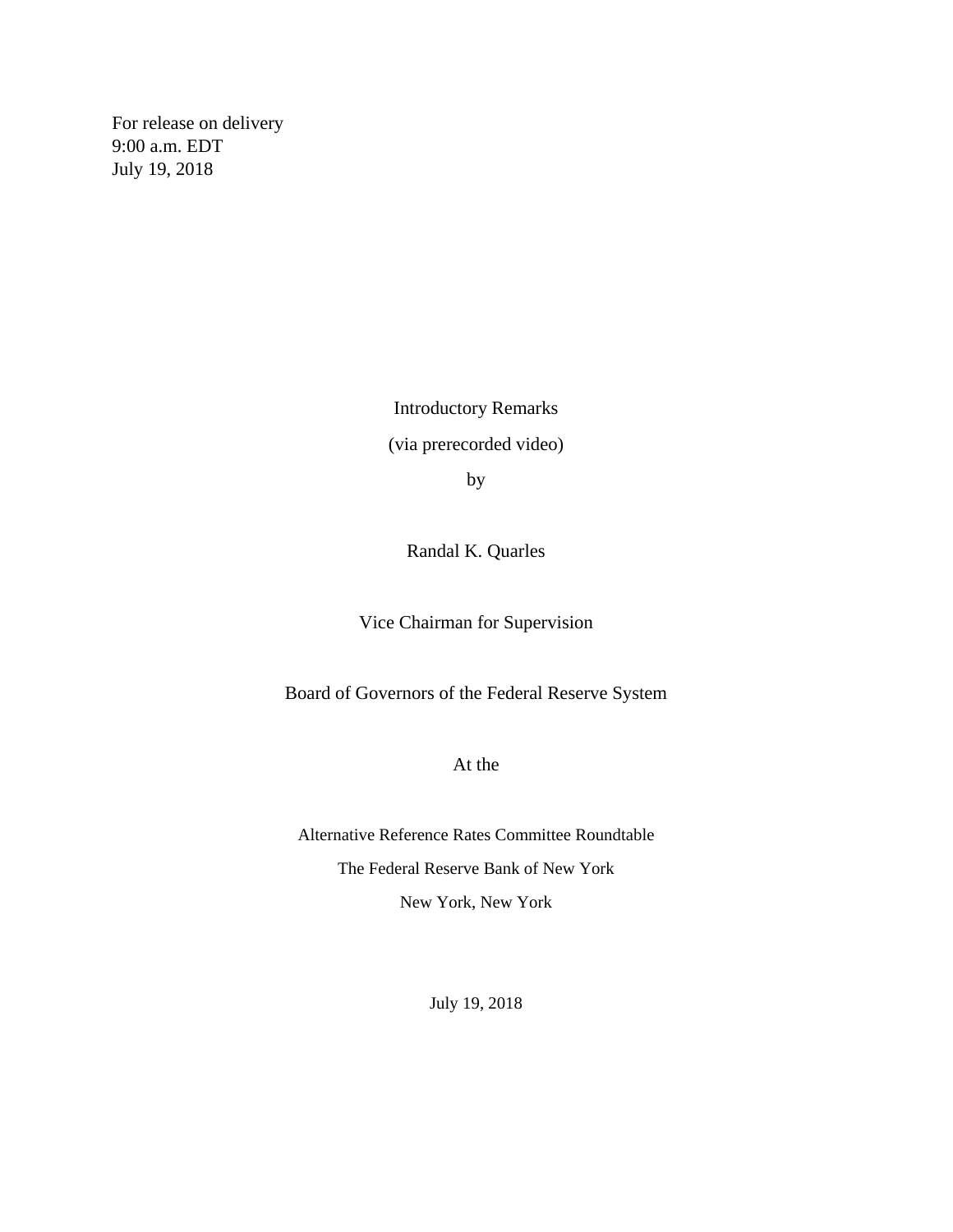Good morning. I am sorry that I cannot be with you in person for this third roundtable hosted by the Alternative Reference Rates Committee (ARRC), but I wanted to tape these remarks to make clear the Federal Reserve's full commitment to mitigating the risk to financial stability should a key reference rate cease to be available. We support the ARRC and its work. And support for the ARRC is not limited to the Federal Reserve System: the Bureau of Consumer Financial Protection, Commodity Futures Trading Commission, Federal Deposit Insurance Corporation, Federal Housing Finance Agency, Office of the Comptroller of the Currency, Office of Financial Research, Securities and Exchange Commission, and U.S. Treasury Department are all ex officio members of the ARRC.

Since many have only recently begun to pay more attention to these issues, let me remind you of our reasons for convening the ARRC four years ago. The Federal Reserve began its role in co-chairing the Financial Stability Board's working group on interest rate benchmarks and joined in international efforts to strengthen LIBOR following reports that employees at several banks sought to manipulate these rates. We have served on the ICE Benchmark Administration's (IBA's) LIBOR Oversight Committee as an observer and actively worked with IBA in developing the reforms set out in IBA's Roadmap for LIBOR. Thanks in part to this, and thanks much more to the U.K. Financial Conduct Authority's (FCA's) efforts as the regulator of LIBOR, the safeguards against that type of manipulation happening again have been greatly and appropriately tightened.

But as part of this process, we also examined data that we had begun to collect on the markets that underlie LIBOR and found that those markets had become extraordinarily thin. On most days, the banks that submit to LIBOR have been forced to rely on their own judgement and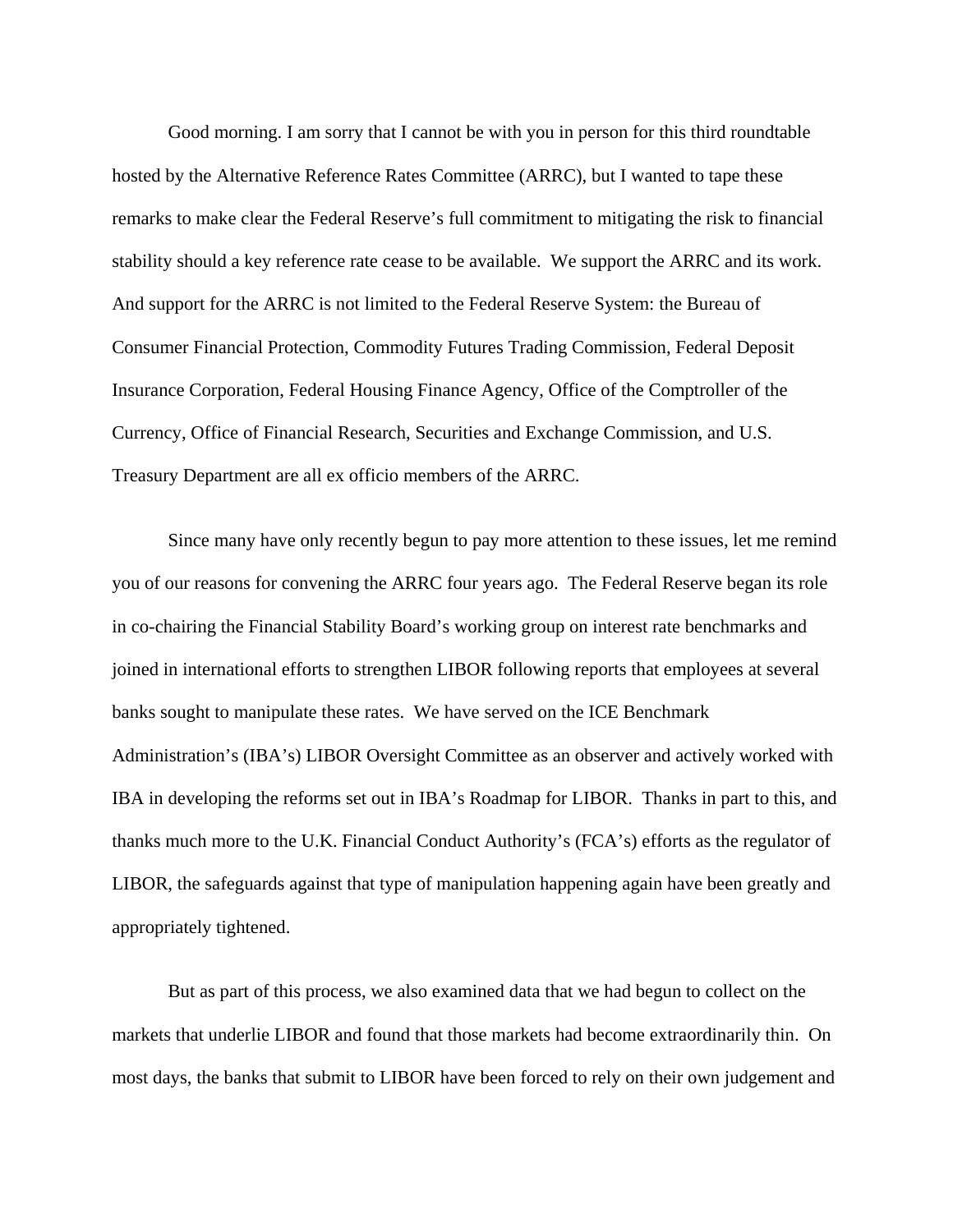models in submitting to LIBOR rather than actual transactions. Many of them have become justifiably uncomfortable with a system that pins hundreds of trillions of dollars' worth of financial contracts to that type of judgement call.

People may have some general sense of this, but because IBA does not release data on the transactions that actually underlie LIBOR, many may not be aware of how truly thin these markets have become. At the last roundtable, Jay Powell showed data on the volume of borrowing in wholesale unsecured U.S. dollar markets. That chart can be found in the ARRC's Second Report, which estimated that on a typical day the volume of three-month funding transactions was about \$500 million. On many days there is much less. By way of comparison, we estimate that there are roughly \$200 trillion of financial securities referencing U.S. dollar LIBOR.

To help provide some further transparency, I will show data that we have on the number of transactions involved. These data are based on the information available to the Federal Reserve, which is fairly comprehensive but still may differ in some respects from that available to IBA, so I should caution that this is merely an informed estimate of the number of transactions underlying U.S. dollar LIBOR and may not be exact. As you can see in the slide, there are a few more transactions at the shorter LIBOR maturities. On average, we observe six or seven transactions per day at market rates that could underpin one- and three-month LIBOR across all of the panel banks. The longer maturities have even fewer transactions. There are two to three transactions each day for six-month LIBOR. On average, there is only one transaction that we see underlying one-year LIBOR, and many days there are no transactions at all.

- 2 -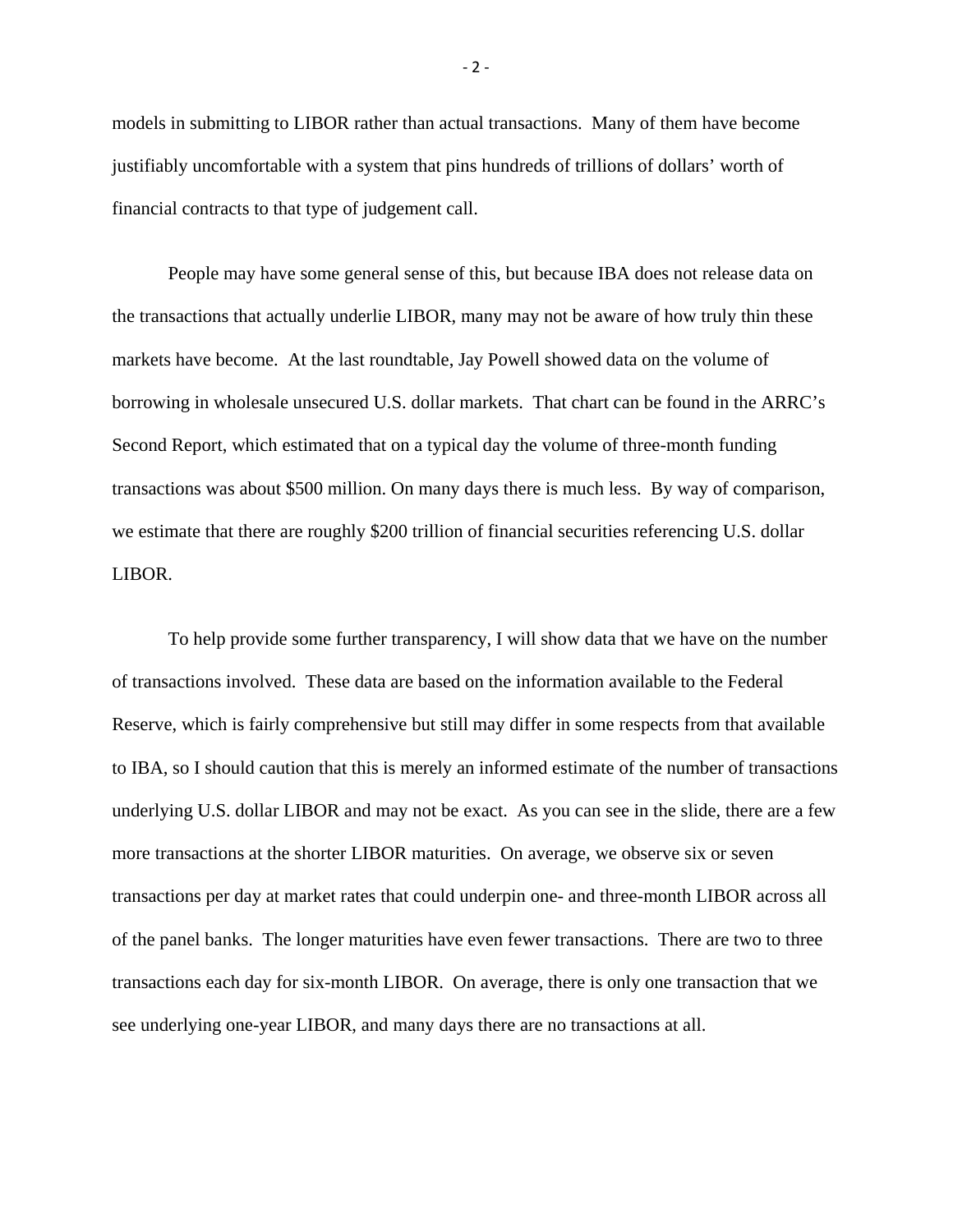The secured overnight financing rate (SOFR) has only been in existence three months, and SOFR futures have only been trading for two months, but on a daily basis there are already more transactions underlying them than there are underpinning LIBOR. And SOFR itself reflects over \$700 billion in overnight repurchase agreement (repo) transactions every day. One of the many benefits of using a rate so firmly anchored in a market of this depth is that no one can question whether SOFR is representative. It clearly is.

With LIBOR reliant on expert judgment rather than direct transactions, many banks increasingly uncomfortable providing that judgment, and the official sector unable to compel them to do so indefinitely, it was obvious to us that this structure—which bases so many trillions of financial instruments on such a small number of underlying transactions—was potentially unstable. It was clear that the market needed to develop alternatives in case the worst happened, and this was the reason that we convened the ARRC four years ago.

We asked the ARRC to identify a robust alternative to U.S. dollar LIBOR and to develop a plan to promote its use. Sandie O'Connor will speak shortly about the ARRC's work, but I want to emphasize that this has been a model of cooperative effort between the private sector and the public sector. When the ARRC started, the interest rate benchmarks that they would eventually narrow their choice down to did not even exist. Those rates have not been easy to create, and as the ARRC expressed interest in a Treasury repo rate benchmark that would span the widest possible scope of the market, the Federal Reserve Bank of New York put great effort in working with the Federal Reserve Board and Office of Financial Research to create SOFR. The result, the rate the ARRC has chosen, reflects the largest and deepest rates market in the world and is a huge accomplishment for all of us.

- 3 -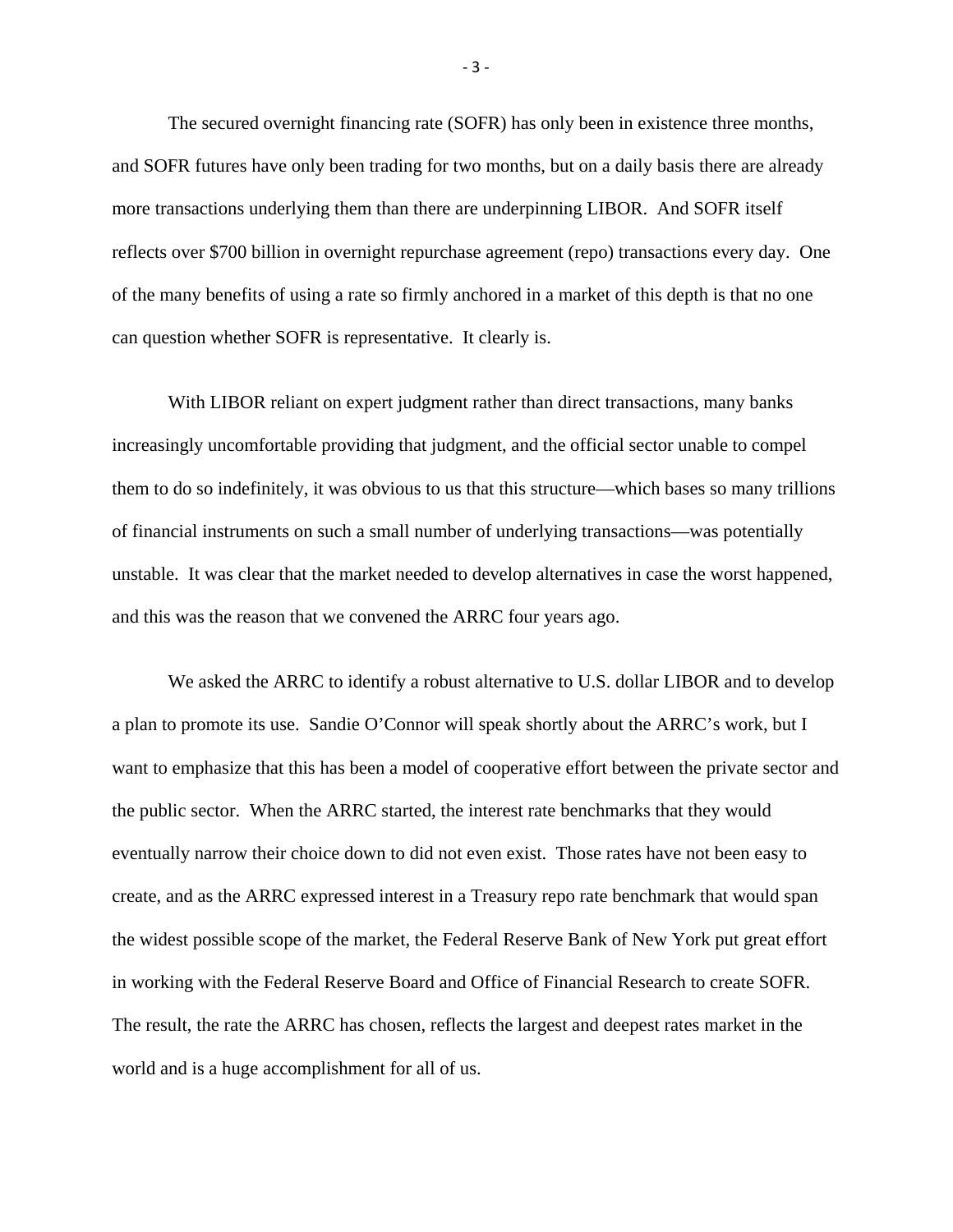That accomplishment is only the start of what will be many. As I noted, just three months after SOFR has begun production, we have already seen the introduction of futures markets on the Chicago Mercantile Exchange. LCH has now begun to offer clearing of SOFR overnight index and basis swaps, and CME Group will begin to do so within a few months. These are steps that the private sector must lead, and they have, but it is important that the public sector encourage the development of SOFR markets where it can. The ARRC has issued a first letter to U.S. regulators asking us to consider exemptions for legacy swaps seeking to incorporate the International Swaps and Derivatives Association's protocol or exemptions for amending to move from LIBOR to SOFR, and these are issues that we should look at seriously; we should avoid placing unintended hurdles in the way of those who may seek to transition from LIBOR.

Here is something you don't hear often in the context of any large, complex undertaking involving input from a large number of stakeholders: The effort to implement SOFR is ahead of schedule. The ARRC has recognized that we have to make transitioning to SOFR as easy as it can be. That is the reason that it has added the creation of a forward-looking term rate as the final step in its Paced Transition Plan. As the ARRC has noted and the Financial Stability Board has now reiterated, this kind of forward-looking term rate will be useful in facilitating a transition away from LIBOR in some cash markets, such as corporate loans, but it is not primarily intended for use in derivatives markets. In fact, we have to encourage use of SOFR in derivatives markets to the fullest extent possible if a robust forward-looking term rate is to be created.

For that reason, we also have to find ways to encourage uses of SOFR in those cash markets where it is appropriate. The European Investment Bank's recent announcement that it

- 4 -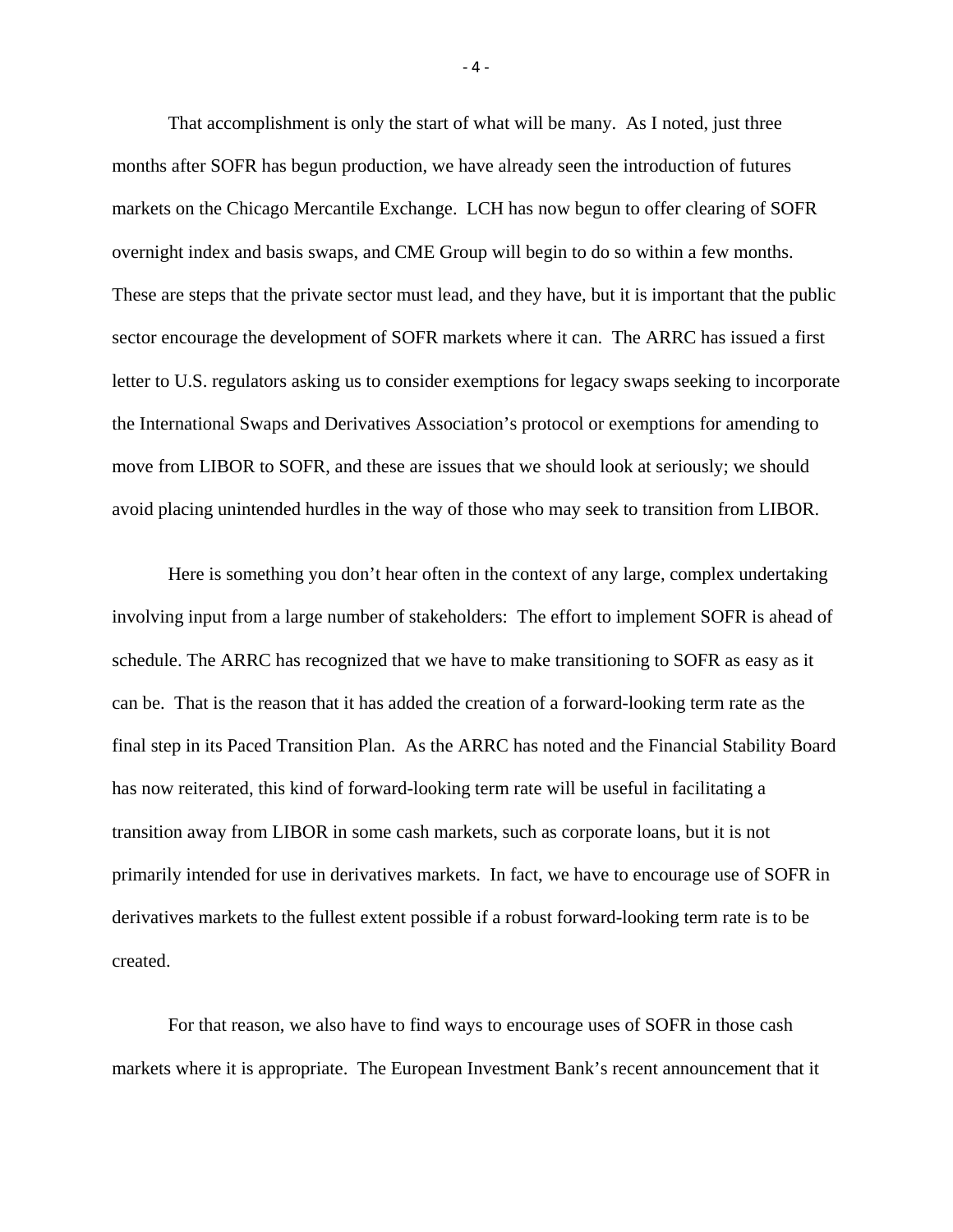would issue a floating rate note paying a compound average of Sterling Overnight Index Average  $(SONIA)$  shows that this can be done.<sup>[1](#page-5-0)</sup> In the spirit of encouraging this type of use of SOFR, I think it is appropriate for the Federal Reserve to consider publishing a compound average of SOFR that market participants could then use. It has been suggested that we could call it SAFR, for secured average financing rate, and this is something that we are encouraging our staff to explore. Publishing a compound average rate that encourages broader use of SOFR would help make our financial system more resilient. Sandie will talk more about the creation of the forward-looking term version of SOFR in her remarks. SAFR would not be a competitor to this forward-looking rate, it would be in alliance with it. If there were a large volume of products referencing the compound average rate, there would likely be related demand for futures contracts to hedge those positions, helping to make the forward rate more robust.

It is important that we find ways to make it as easy as possible to use SOFR because the risks to LIBOR are, at this stage, quite considerable. Even as the ARRC and similar currency groups in other jurisdictions were being formed, the FCA was exerting considerable effort to convince banks to continue submitting to LIBOR. We have to be aware that two banks left the U.S. dollar panels despite this encouragement, and that the agreement that the FCA reached with the remaining banks to continue submitting voluntarily through the end of 2021 now has just three-and-a-half years left. And as Andrew Bailey noted last week, there is also the prospect that LIBOR could be judged to be nonrepresentative under the European Union's Benchmark Regulations, which would severely curtail the liquidity of products referencing LIBOR.

 $\overline{a}$ 

- 5 -

<span id="page-5-0"></span><sup>&</sup>lt;sup>1</sup> See the European Investment Bank's announcement at [www.eib.org/investor\\_relations/press/2018/fi-2018-12-](http://www.eib.org/investor_relations/press/2018/fi-2018-12-EIB%20issues%20markets%20first%20SONIA%20GBP%20benchmark%20with%20GBP%201bn%205y%20issuance.htm) [EIB%20issues%20markets%20first%20SONIA%20GBP%20benchmark%20with%20GBP%201bn%205y%20issua](http://www.eib.org/investor_relations/press/2018/fi-2018-12-EIB%20issues%20markets%20first%20SONIA%20GBP%20benchmark%20with%20GBP%201bn%205y%20issuance.htm) [nce.htm.](http://www.eib.org/investor_relations/press/2018/fi-2018-12-EIB%20issues%20markets%20first%20SONIA%20GBP%20benchmark%20with%20GBP%201bn%205y%20issuance.htm)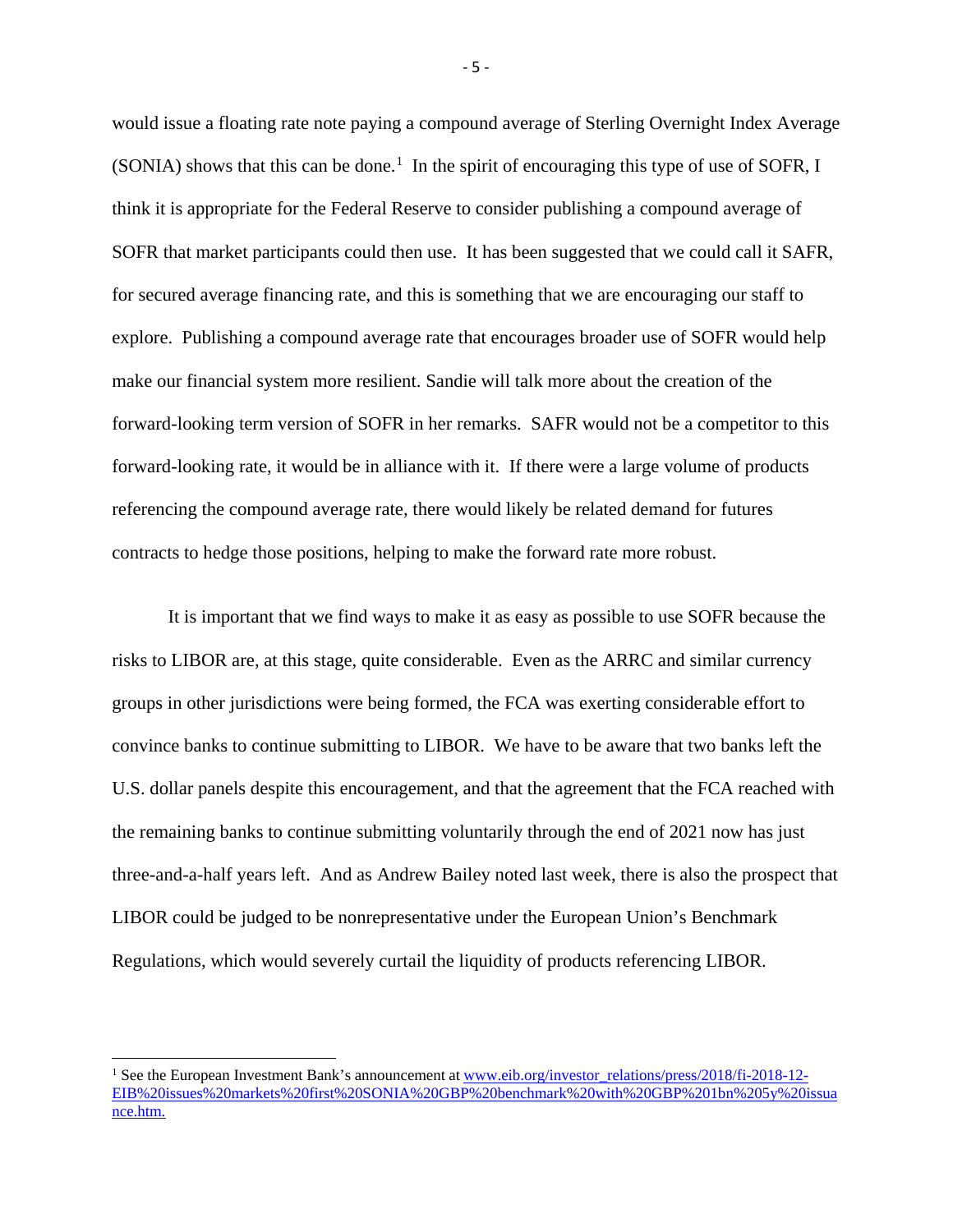Apart from the questions as to whether LIBOR will continue or whether IBA or the FCA may judge that it is not representative, market participants should consider whether a rate with so few transactions underlying it is really their best option. Do we really need or want to use other tenors of LIBOR in municipal or financial floating-rate notes? For some, the answer to this may still be yes, but it is then imperative that they work to incorporate safer fallback language into their contracts as quickly as they can. This is something that the ARRC has been working on intensively this year and much of today's roundtable will discuss. But for others, the safest thing you can do would be to move away from using LIBOR. Regardless of your answer to this question, we all have a stake in the ARRC's work, both in promoting SOFR and in promoting better contract language. I want to thank you all for coming to this roundtable, and want to thank Sandie and the ARRC for all the work that has made it possible.